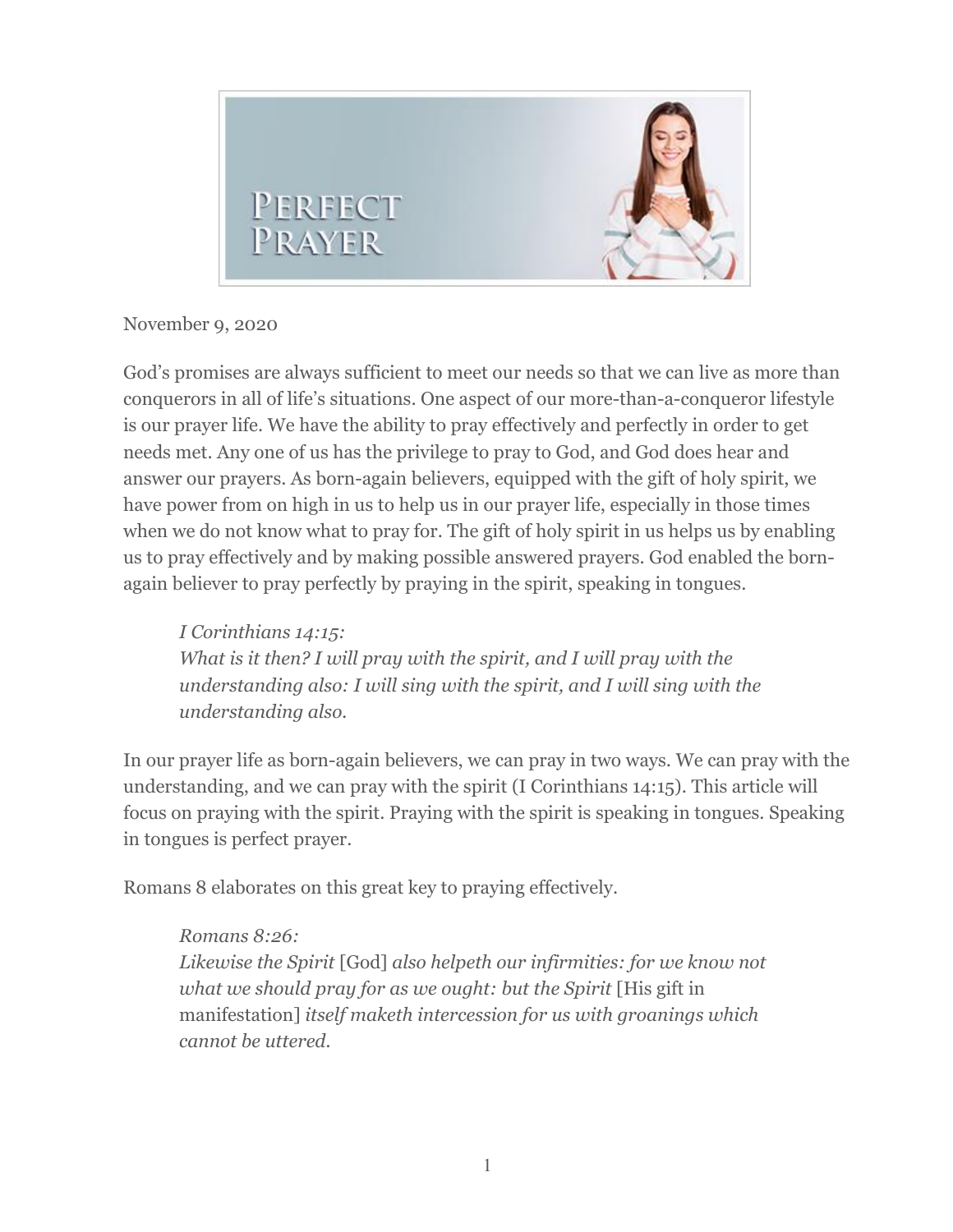In the majority of the Greek manuscripts of the New Testament, the word "infirmities" is in the singular. This verse reveals the believers' one great infirmity, or weakness, in prayer: "we know not what we should pray for as we ought." The manifestation of speaking in tongues fills the gap caused by any lack in our knowledge or understanding of what to pray for. We have the assurance that speaking in tongues in prayer makes intercession for us because God knows the thoughts of the spirit.

When we speak in tongues, it is the gift of holy spirit in us in direct communication with our heavenly Father. In the foundational class on The Way of Abundance and Power, we learn of eighteen benefits and purposes of speaking in tongues. One of them is that speaking in tongues is to pray perfectly. God knows our need, and praying in the spirit is perfect for any situation. Ephesians 6:18 shows that we can pray "always with all prayer and supplication in the Spirit [by way of speaking in tongues]." "Supplication" is the expression of a need. By speaking in tongues, we can pray for the fulfillment of specific needs for ourselves and others, even for those needs unknown to us.

Living a more-than-a-conqueror lifestyle starts with believing God's Word and includes speaking in tongues as perfect prayer. One great way speaking in tongues gives us the victory is that when we speak in tongues, our spirit makes intercession for the saints according to the will of God.

## *Romans 8:27:*

*And he that searcheth the hearts knoweth what* is *the mind of the Spirit*  [holy spirit in manifestation], *because he* [it] *maketh intercession for the saints* [the born-again believers] *according to* the will of *God.*

We also saw in Romans 8:26 that the gift of holy spirit "maketh intercession for us." The Greek verb translated "maketh intercession" in verse 26 means to intercede on behalf of another. In verse 27, we see that the spirit makes intercession "according to *the will of* God." God knows the thoughts of the spirit, the gift of holy spirit. When we pray in tongues, we can pray on behalf of others for the fulfillment of specific needs unknown to our senses minds. Speaking in tongues helps me remember that I am never helpless. Even when I don't know what to pray for, God is always ready and willing to meet my needs as I speak in tongues.

Here's a wonderful quote that has encouraged me to speak in tongues more, not just in challenging times: "While nothing's happening, speak in tongues."